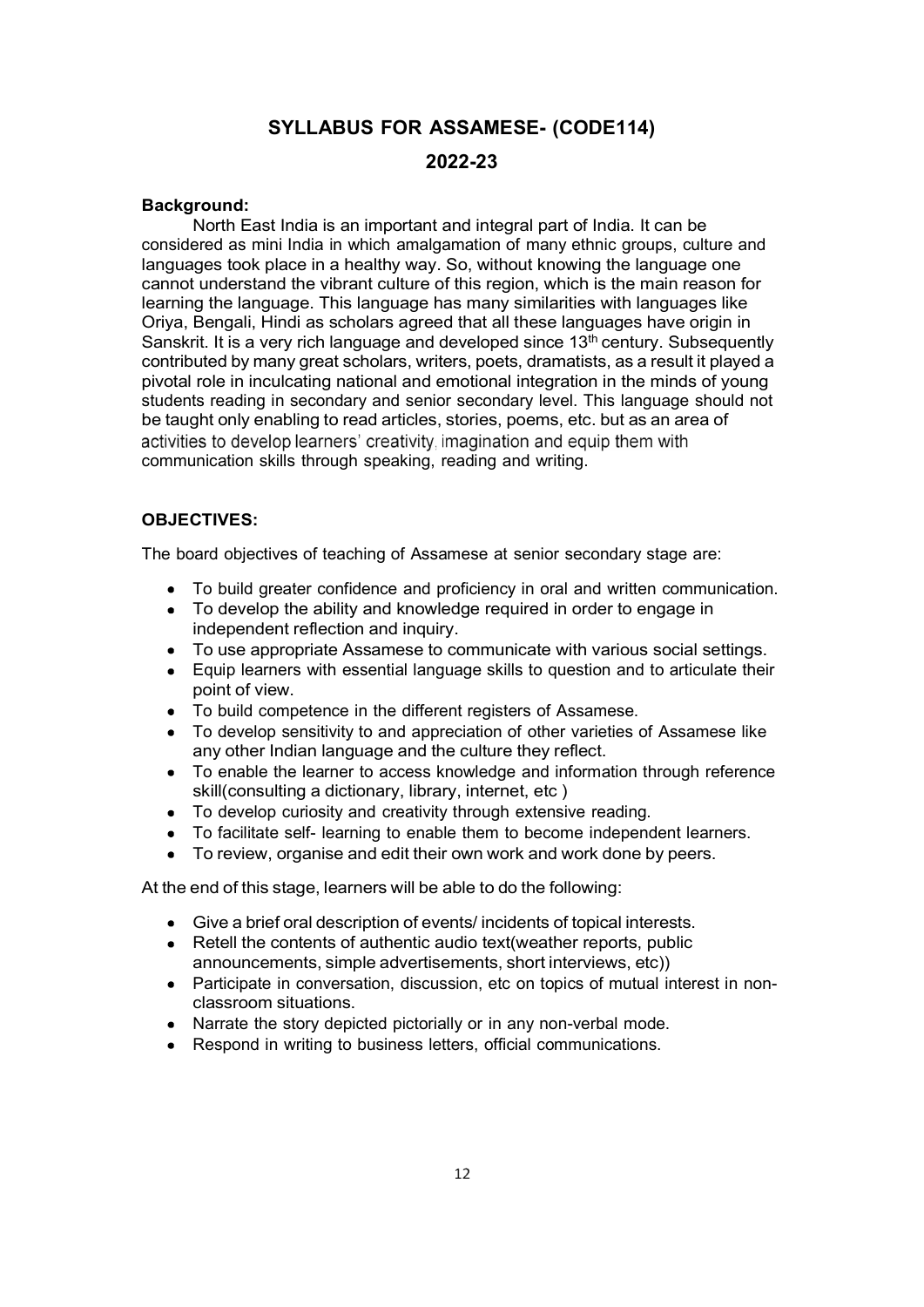### COURSE STRUCTURE CLASS CLASS XI

| <b>UNITS</b>    | <b>DETAILS OF</b>  | <b>TOTAL</b> | NO. OF         |
|-----------------|--------------------|--------------|----------------|
|                 | <b>TOPICS/</b>     |              | <b>PERIODS</b> |
|                 | <b>CHAPTERS</b>    |              |                |
| UNIT-1          | 1. Bodh Parikshyan | 15           | 25             |
| Reading         | (Comprehension)    |              |                |
| UNIT-2          | 2.Likhan - Kala    | 25           | 55             |
| Writing         | (writing skills)   |              |                |
| $UNIT-3$        | 3. Byakaran        | 20           | 50             |
| Grammar         |                    |              |                |
| UNIT-4          | 4. Prose           | 10           | 25             |
| <b>Textbook</b> | (Gadya)            |              |                |
| UNIT-5          | 5. Poetry          | 10           | 25             |
| <b>Textbook</b> | (Padya)            |              |                |
|                 |                    | 80           | 180            |

## SYLLABUS FOR ASSAMESE- (CODE 114)

### Examination Structure for class XI

### 2022-23

| <b>SECTION</b> | <b>DETAILS OF TOPICS/</b>      | <b>TYPE OF</b> | NO. OF        | <b>WEIG</b>     | NO. OF        |
|----------------|--------------------------------|----------------|---------------|-----------------|---------------|
|                | <b>CHAPTETRS</b>               | <b>QUESTI</b>  | <b>QUESTI</b> | <b>HTAG</b>     | <b>PERIOD</b> |
|                |                                | <b>ONS</b>     | <b>ONS</b>    | Е               |               |
| SECTION-       | 1. Bodh Parikshyan             |                |               | 15 <sub>1</sub> | 30            |
| A Reading      | (Comprehension)                |                |               |                 |               |
|                | One unseen passage of          | <b>SA</b>      | 6             | $2x6=1$         |               |
|                | minimum 500 words. There       | <b>VSA</b>     | 3             | 2               |               |
|                | will be 6 general questions of |                |               | $1X3=3$         |               |
|                | 2 marks each and 3 grammar     |                |               |                 |               |
|                | based questions of 1 mark      |                |               |                 |               |
|                | each will be set from the      |                |               |                 |               |
|                | passage.                       |                |               |                 |               |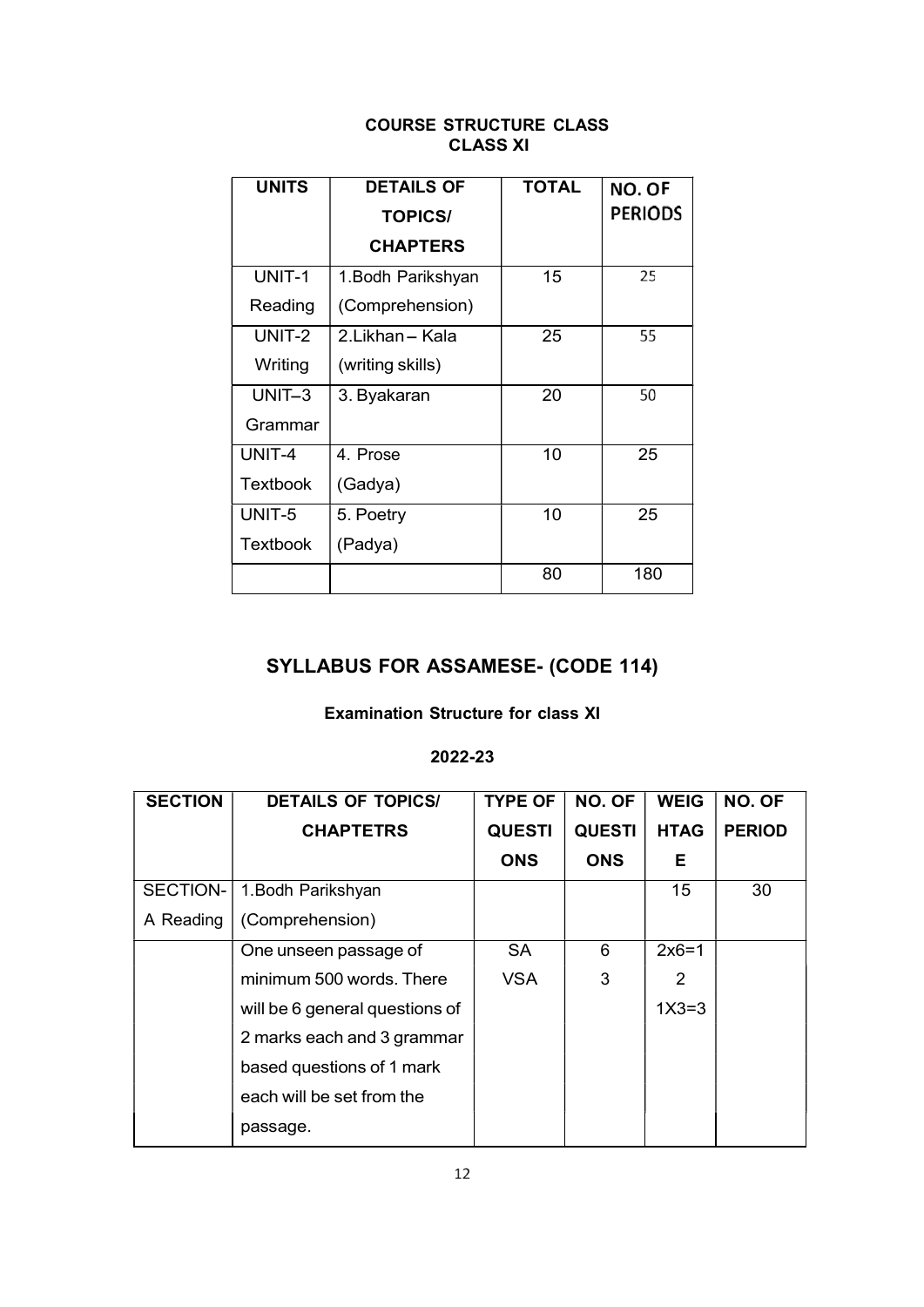| SECTION-        | 2. Likhan - Kala (writing skills) |            |             | 25      | 80 |
|-----------------|-----------------------------------|------------|-------------|---------|----|
| B               |                                   |            |             |         |    |
| Writing         |                                   |            |             |         |    |
|                 | a) Galpa Likhan (Story            | LA         | 1           | $5x1=5$ |    |
|                 | Writing)/ Rasana (Essay)          |            |             |         |    |
|                 | b) Pratibedan Prastutkaran        | LA         | 1           | $5x1=5$ |    |
|                 | (Report Writing)                  |            |             |         |    |
|                 | c) Phakara jojona( Proverb)       | LA         | 1           | $5X1=5$ |    |
|                 | d) Bhab Samprasaran               | LA         | $\mathbf 1$ | $5x1=5$ |    |
|                 | e) Bakya Rachana- Jotua           | <b>VSA</b> | 5           | $1x5=5$ |    |
|                 | Khandabakya                       |            |             |         |    |
| <b>SECTION</b>  | 3. Byakaran                       |            |             | 20      | 70 |
| $\mathcal{L}$   |                                   |            |             |         |    |
| Grammar         |                                   |            |             |         |    |
|                 | ii. Samas (Dwanda, Dwigu,         | <b>VSA</b> | 8           | $1X8=8$ |    |
|                 | Bahubrihi, Karmadharay)           |            |             |         |    |
|                 | Bachan(number)<br>iv.             | <b>VSA</b> | 6           | $1X6=6$ |    |
|                 | <b>Bak Sanhati</b><br>V.          | <b>VSA</b> | 6           | $1X6=6$ |    |
| SECTION-        | 4. Prose (Gadya)                  |            |             | 10      | 30 |
| D               | <b>General Questions and</b>      |            |             |         |    |
| <b>Textbook</b> | Explanation                       |            |             |         |    |
|                 | Dhanar Byabahar - Satya<br>i.     | LA         | 1           | $4x1=4$ |    |
|                 | nath Bora                         | <b>SA</b>  | 1           | $2x1=2$ |    |
|                 | ii.<br>Gaurav- Kaliram Medhi      | <b>VSA</b> | 4           | $1x4=4$ |    |
|                 | iii. Asamar Purani Khel           |            |             |         |    |
|                 | Dhemali- Subudh Malla             |            |             |         |    |
|                 | <b>Barua</b>                      |            |             |         |    |
|                 | 5. Poetry(Padya)                  |            |             | 10      | 30 |
|                 | <b>General Questions and</b>      |            |             |         |    |
|                 | Explanation                       |            |             |         |    |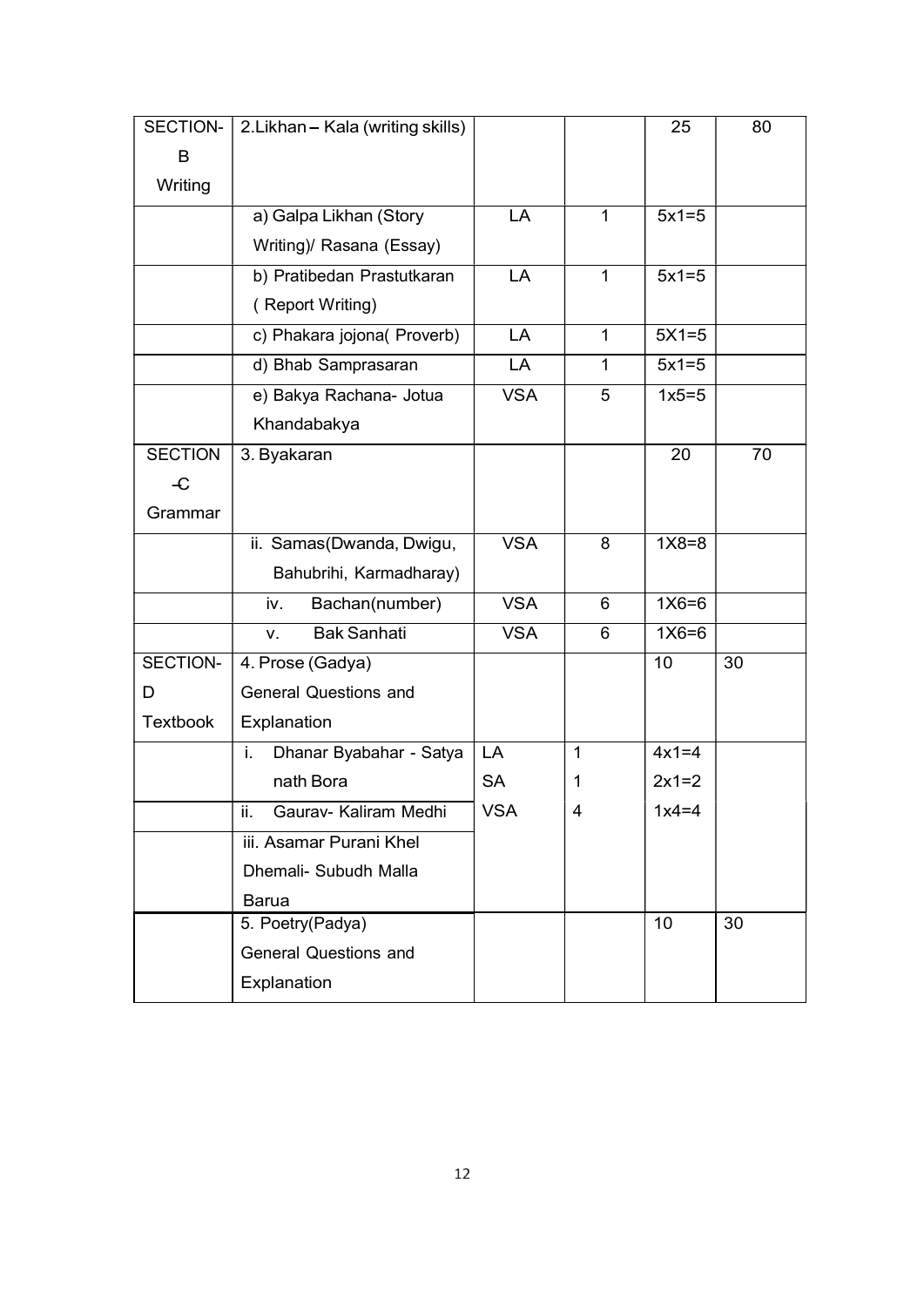| ь.   | Bargeet: Jai jai jadawa - | LA         |   | $4x1=4$ |
|------|---------------------------|------------|---|---------|
|      | Shankaradev               | <b>SA</b>  |   | $2x1=2$ |
| ii.  | Dhanbar aru Ratani-       | <b>VSA</b> | 4 | $1x4=4$ |
|      | Lakshminath Bezbaruah     |            |   |         |
| iii. | Phukan-<br>Lachit         |            |   |         |
|      | Debakanta Baruah          |            |   |         |

Long answer(LA), short answer (SA), Very Short Answer(VSA)

## Internal Assessment: 1. Assignment - 10 marks 2. Speaking and Listening- 10 marks

Prescribed Text books: Sahitya Sourav - Published by Book Hive, Panbazar on behalf of Assam Higher Secondary Education Council, Guwahati- 781021

Rachana Bichitra by Dharma Singha Deka: Published by Assam Book Depot Panbazar, Guwahati- 781001.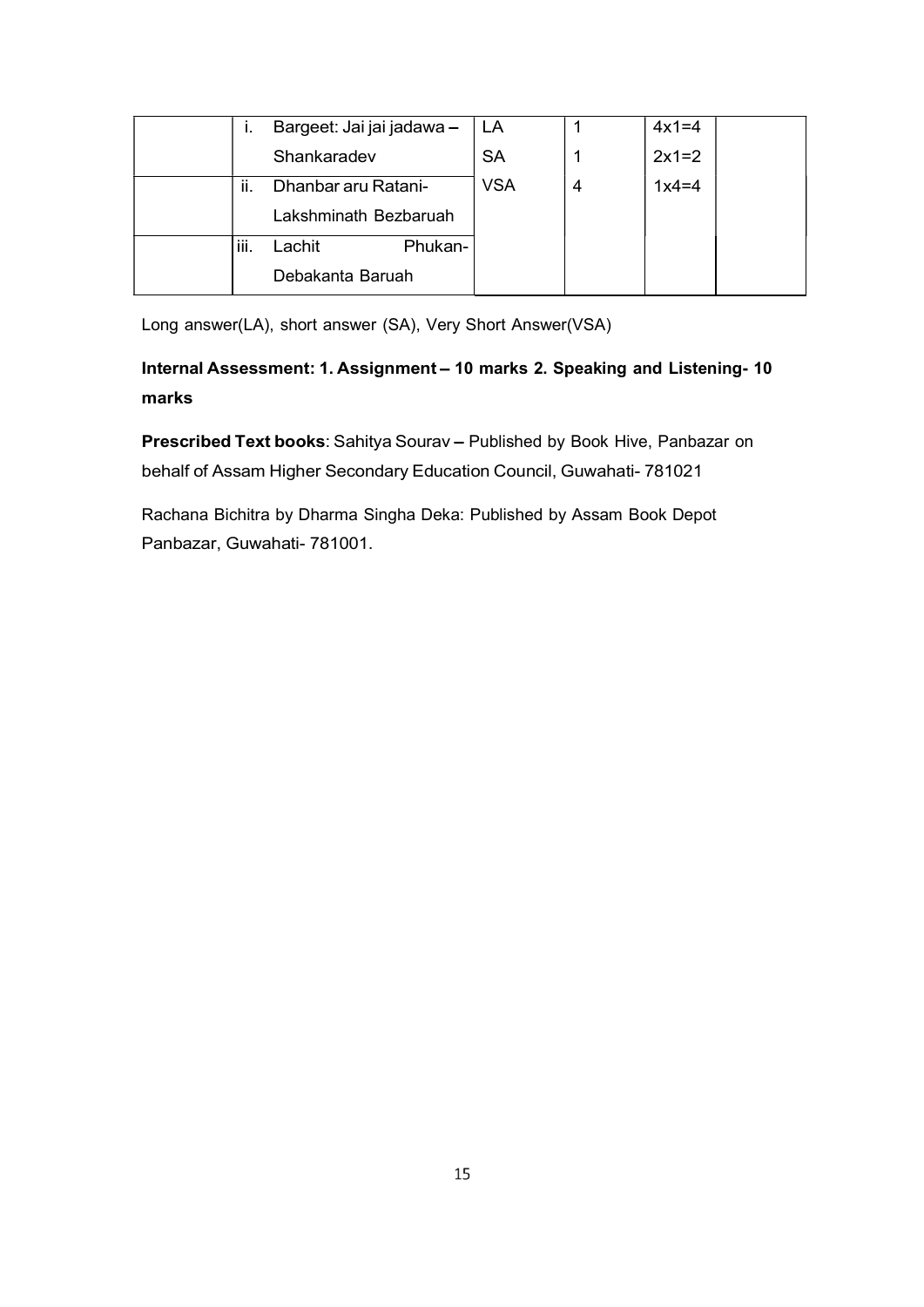### COURSE STRUCTURE CLASS CLASS XII

| <b>UNITS</b>      | <b>DETAILS OF</b><br><b>TOPICS/</b><br><b>CHAPTERS</b> | <b>TOTAL</b> | <b>NO. OF PERIODS</b> |
|-------------------|--------------------------------------------------------|--------------|-----------------------|
| Unit-1 Reading    | 1. Bodh Parikshyan<br>(Comprehension)                  | 15           | 25                    |
| Unit $-2$ Writing | 2. Likhan - Kala<br>(writing skills)                   | 25           | 55                    |
| Unit-3 Grammar    | 3. Byakaran                                            | 20           | 50                    |
| Unit-4 Textbook   | 4. Prose(Gadya)                                        | 10           | 25                    |
| Unit - 5 Textbook | 5. Poetry (Padya)                                      | 10           | 25                    |

## SYLLABUS FOR ASSAMESE- (CODE 114)

### Examination Structure for class XII

### 2022-23

| <b>SECTION</b>   | <b>DETAILS OF TOPICS/</b> | <b>TYPE OF</b> | NO. OF        | <b>WEIGHT</b>   | NO. OF        |
|------------------|---------------------------|----------------|---------------|-----------------|---------------|
|                  | <b>CHAPTETRS</b>          | <b>QUESTI</b>  | <b>QUESTI</b> | <b>AGE</b>      | <b>PERIOD</b> |
|                  |                           | <b>ONS</b>     | <b>ONS</b>    |                 |               |
| SECTION-A        | 1. Bodh Parikshyan        |                |               | 15              | 30            |
| Reading          | (Comprehension)           |                |               |                 |               |
|                  | One unseen passage        | <b>SA</b>      | 6             | $2x6=12$        |               |
|                  | of minimum 500            | <b>VSA</b>     | 3             | $1X3=3$         |               |
|                  | words. There will be 6    |                |               |                 |               |
|                  | general questions of 2    |                |               |                 |               |
|                  | marks each and 3          |                |               |                 |               |
|                  | grammar based             |                |               |                 |               |
|                  | questions of 1 mark       |                |               |                 |               |
|                  | each will be set from     |                |               |                 |               |
|                  | the passage.              |                |               |                 |               |
| <b>SECTION-B</b> | 2.Likhan - Kala           |                |               | $\overline{25}$ | 80            |
| Writing          | (writing skills)          |                |               |                 |               |
|                  | a) Galpa Likhan (Story    | LA             | 1             | $5x1=5$         |               |
|                  | Writing)/<br>Rasana       |                |               |                 |               |
|                  | (Essay)                   |                |               |                 |               |
|                  | b)Pratibedan              | LA             | $\mathbf 1$   | $5x1=5$         |               |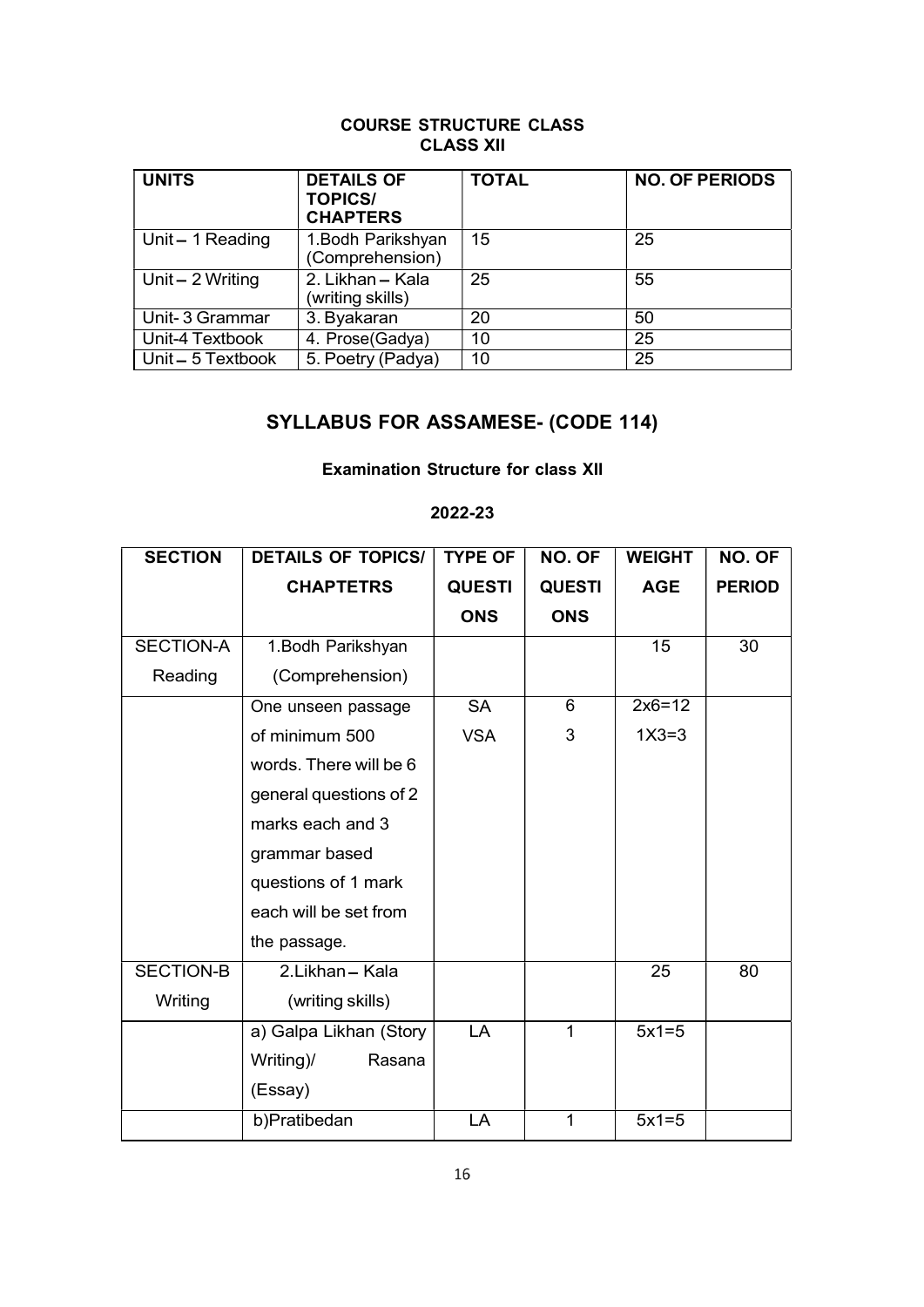|                  | (Report<br>Prastutkaran |            |                |         |    |
|------------------|-------------------------|------------|----------------|---------|----|
|                  | Writing)                |            |                |         |    |
|                  | c)Phakara<br>jojona(    | LA         | $\mathbf{1}$   | $5X1=5$ |    |
|                  | Proverb) SI. No.- 31-46 |            |                |         |    |
|                  | d) Bhab Samprasaran     | LA         | $\mathbf{1}$   | $5x1=5$ |    |
|                  | e) Bakya Rachana-       | <b>VSA</b> | 5              | $1x5=5$ |    |
|                  | Jotuwa Khandabakya      |            |                |         |    |
| SECTION-C        | 3. Byakaran             |            |                | 20      | 70 |
| Grammar          |                         |            |                |         |    |
|                  | Samochcharan<br>i.      | <b>VSA</b> | $\overline{4}$ | $1X4=4$ |    |
|                  | Sabda                   |            |                |         |    |
|                  | ii.<br>Biparitarthak    | <b>VSA</b> | $\overline{4}$ | $1X4=4$ |    |
|                  | Sabda                   |            |                |         |    |
|                  | Satwabiddhi<br>iii.     | <b>VSA</b> | 4              | $1X4=4$ |    |
|                  | Bakya<br>iv.            | <b>VSA</b> | $\overline{4}$ | $1X4=4$ |    |
|                  | Paribartan              |            |                |         |    |
|                  | Linga<br>V.             | <b>VSA</b> | $\overline{4}$ | $1X4=4$ |    |
| <b>SECTION-D</b> | 4. Prose (Gadya)        |            |                | 10      | 30 |
| <b>Textbook</b>  |                         |            |                |         |    |
|                  | Mor Matrimukh<br>i.     | LA         | $\mathbf{1}$   | $4x1=4$ |    |
|                  | Darshan-                | <b>SA</b>  | $\mathbf{1}$   | $2x1=2$ |    |
|                  | Lakshminath             | <b>VSA</b> | $\overline{4}$ | $1x4=4$ |    |
|                  | Bezbarua                |            |                |         |    |
|                  | Ananda Ram<br>н.        |            |                |         |    |
|                  | Barua- Upendra          |            |                |         |    |
|                  | Chandra Lekharu         |            |                |         |    |
|                  | Chithi-<br>iii.         |            |                |         |    |
|                  | Shilabhadra             |            |                |         |    |
|                  |                         |            |                |         |    |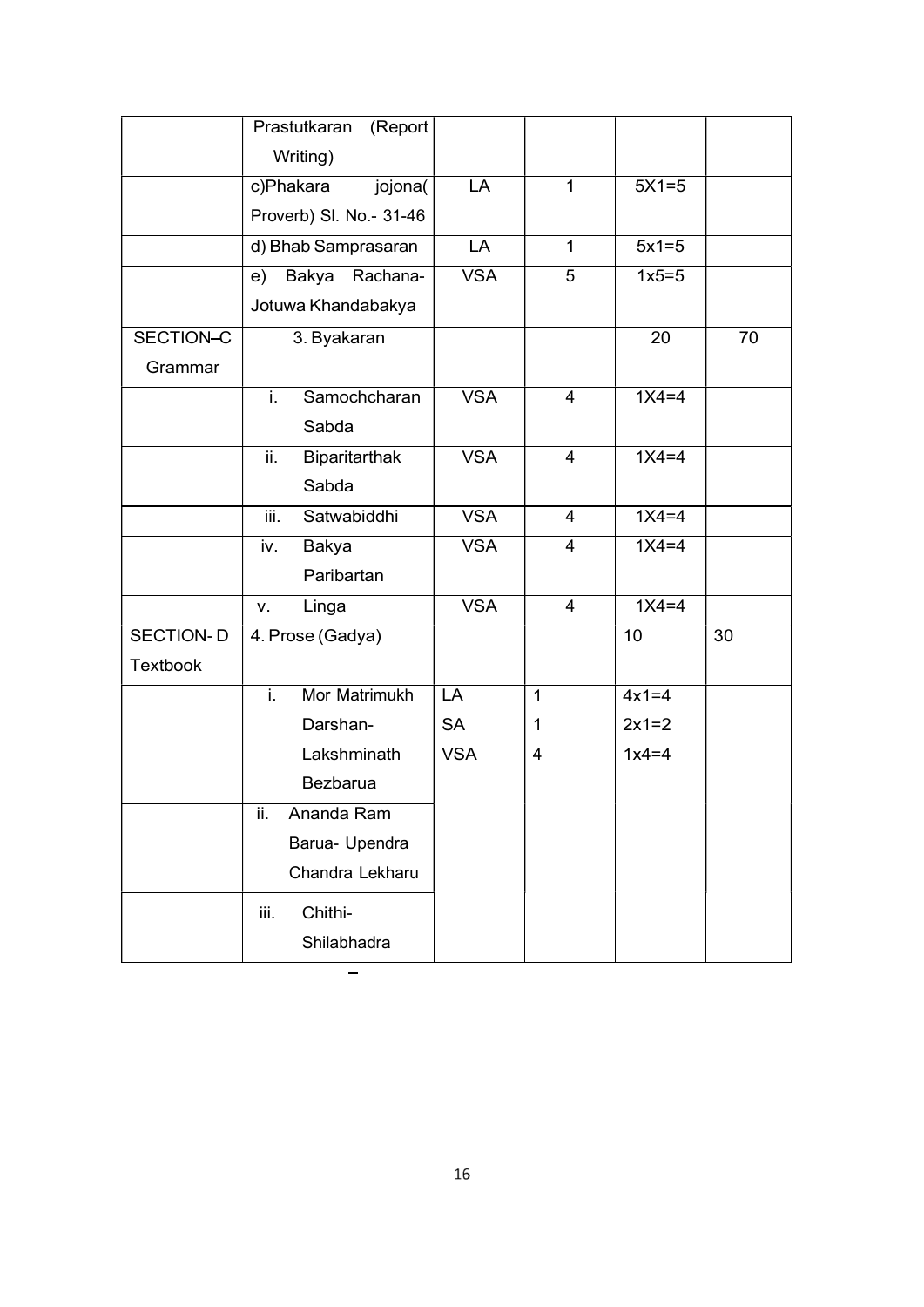|  |     | 5. Poetry(Padya) |            |                | 10 <sup>1</sup> | 30 |  |
|--|-----|------------------|------------|----------------|-----------------|----|--|
|  | Ι.  | Bargeet(uthare   | LA         |                | $4x1=4$         |    |  |
|  |     | utha bapu)- Sri  | <b>SA</b>  |                | $2x1=2$         |    |  |
|  |     | Sri Madhab Dev   | <b>VSA</b> | $\overline{4}$ | $1x4=4$         |    |  |
|  | ii. | Janattar Ahbban- |            |                |                 |    |  |
|  |     | Prasad<br>Jyoti  |            |                |                 |    |  |
|  |     | Agarwala         |            |                |                 |    |  |
|  |     | iii. Aghonor     |            |                |                 |    |  |
|  |     | Kunwali- Keshab  |            |                |                 |    |  |
|  |     | Mahanta          |            |                |                 |    |  |
|  |     |                  |            |                |                 |    |  |

Long answer (LA), short answer (SA), Very Short Answer (VSA)

### Internal Assessment:

### 1. Assignment-10 marks

### 2. Speaking and Listening- 10 marks

Prescribed Text books: Sahitya Sourav - Published by Book Hive, Panbazar on behalf of Assam Higher Secondary Education Council, Guwahati- 781021

Rachana Bichitra by Dharma Singha Deka: Published by Assam Book Depot Panbazar, Guwahati- 781001.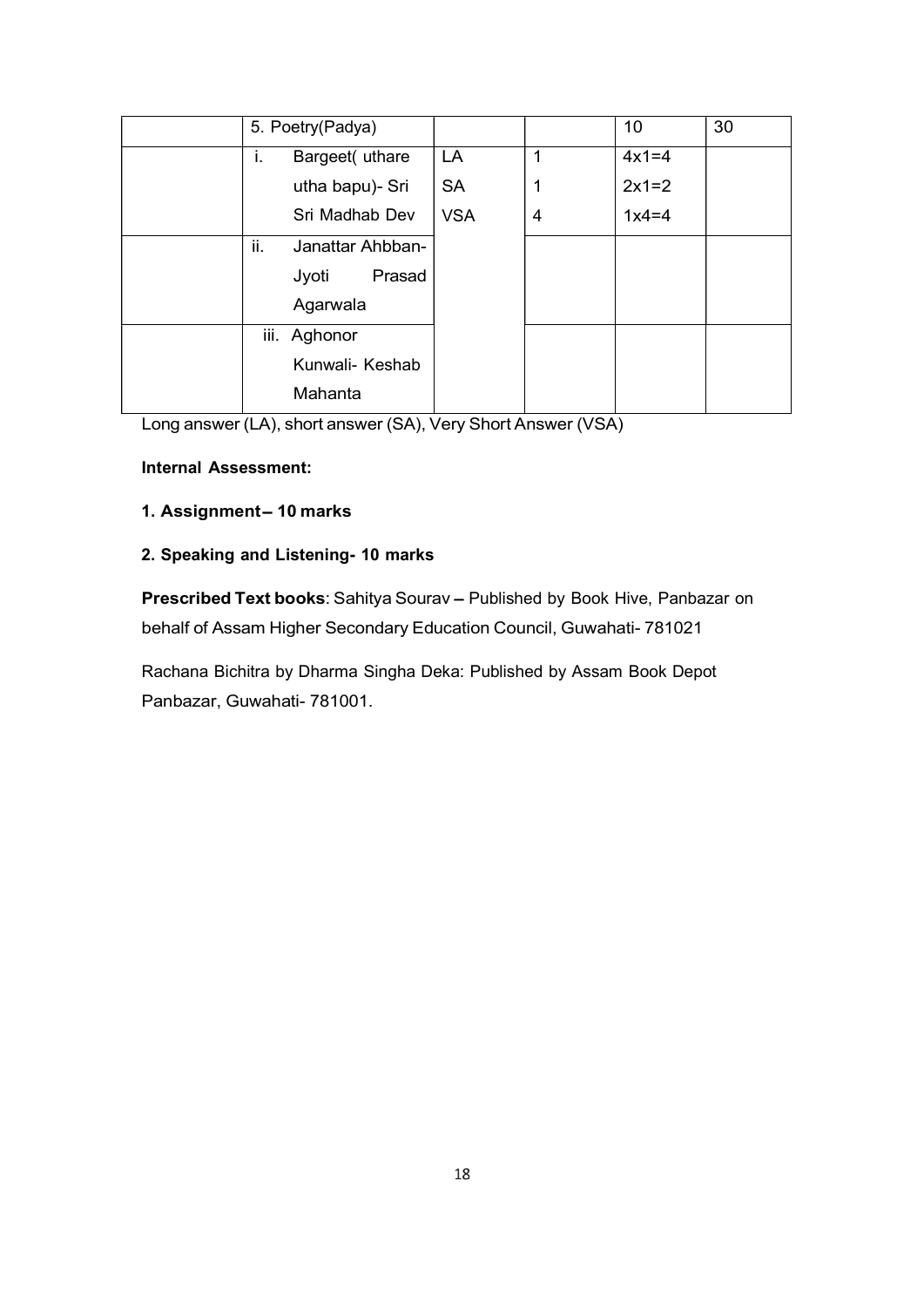### QUESTION PAPER DESIGN

### SUBJECT (code No. -114)

## $CLASS - XI$  and XII (2022-23)

Time: 3 hours

Max. Marks: 80

| <b>Typology</b> | Testing                 | Objective   | <b>SA</b>      | $LA-1$ | $LA-2$         |
|-----------------|-------------------------|-------------|----------------|--------|----------------|
|                 | Competencies/           | Type        |                |        |                |
|                 | Learning Outcome        |             |                |        |                |
| Reading         | Conceptual              | 3 questions | $6\phantom{1}$ |        |                |
|                 | Understanding,          | X1 marks    | questions      |        |                |
|                 | decoding, analyzing,    | each        | X2 marks       |        |                |
|                 | inferring, interpreting |             | each           |        |                |
|                 | and Vocabulary          |             |                |        |                |
| Writing         | Expressing an           | 5 questions |                |        | $\overline{4}$ |
|                 | opinion, Reasoning,     | X1 marks    |                |        | questions      |
|                 | using appropriate       | each        |                |        | X5 marks       |
|                 | format and fluency      |             |                |        | each           |
| Grammar         | Applying language       | 20          |                |        |                |
|                 | conventions             | questions   |                |        |                |
|                 | appropriate using       | X1 marks    |                |        |                |
|                 | structures integrative  | each        |                |        |                |
|                 | accuracy and fluency    |             |                |        |                |